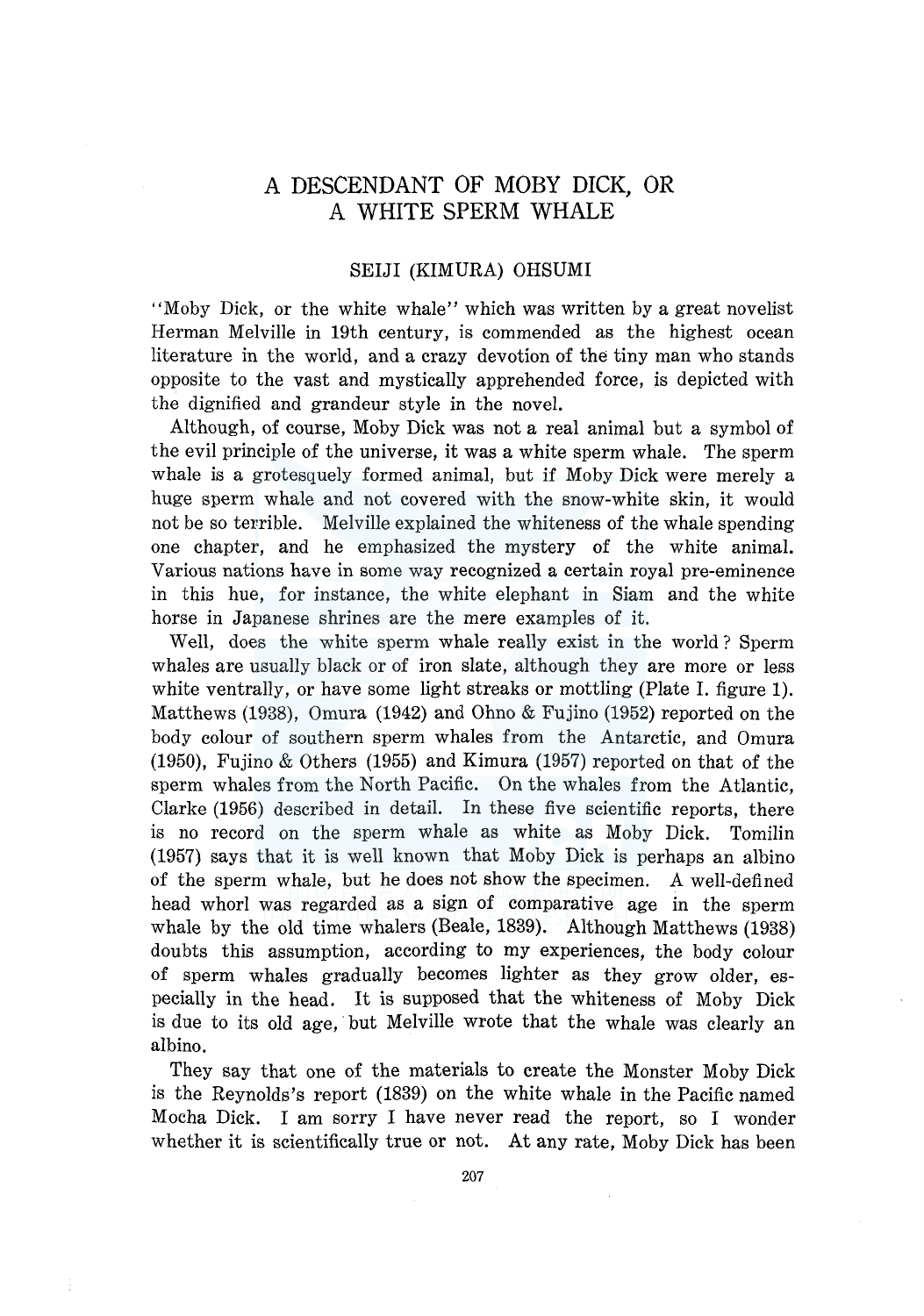a traditional and imaginary existence.

In the time of American whaling, Captain Ahab searched for Moby Dick throughout all the oceans in the world, frantically burning with the revengeful thought, and after he found the whale at last and a terrible scene was enacted, wound with the rope he himself threw, he was driven into the water by the whale and drowned to death.

However, in the modern whaling, a decendant of Moby Dick appeared really, and was very easily caught by a Japanese catcher boat ultinately. Captain Ahab would pay old scores hearing this news.

It was caught by the Seki-maru No. 3 in April 19th, 1957. Mr. Hiroshi Ume was the gunner in this operation. The position caught was the adjacent water to Japan, Lat. 42°24.5'N, Long. 148°52.5'E. This whale was flensed at once at Akkeshi land-station of Taiyo Fishery Co. Ltd. I regret that I did not see the whale there. But fortunately, thanks to Mr. Hironosuke Soh, a member of the company, some fine photographs were taken on the whale. I have an honour of showing the whale with the photographs.

As shown in figures from 2 to 6, the descendant of Moby Dick was completely white. Unfortunately a pink iris and a red pupil which are the second characters of the albino were not observed, but it may be apropriate that the whale should be determined as an albino.

The whale is male and 35 feet long. Therefore it is not so gigantic or grotesque like Moby Dick. If it had not been killed in young generation, it would have reigned over the sea in future like the ancestor Moby Dick.

In connection with this white whale, once a gray sperm whale was caught by a Japanese whaling fleet in the Antarctic in December 1950. Mr. Fujino took its photographs shown in figures 7 and 8. This whale is male, and is over 50 feet long. The whale is supposed to be fairly old. Head, jaw and ventral portion is very white, but dorsal side is gray and the penis is black, so this whale is not so white as the aboveshown white whale. Nevertheless, this gray coloured sperm whale is a very rare one.

I am much indebted to Mr. Hironosuke Soh of Taiyo Fishery Co. Ltd. and Mr. Kazuo Fujino of our Institute, who willingly offered me very valuable photographs shown in figures from 2 to 8.

#### REFERENCES

BEALE, T. (1839). *The natural history of the sperm whale.* London. (Cited from Matthews, 1938).

CLARKE, R. (1956). Sperm whales of the Azores. *Discovery Rep.* 28:237-98.

FUJINO, K. & Others. (1955). *[Report on biological investigation of the whales caught in*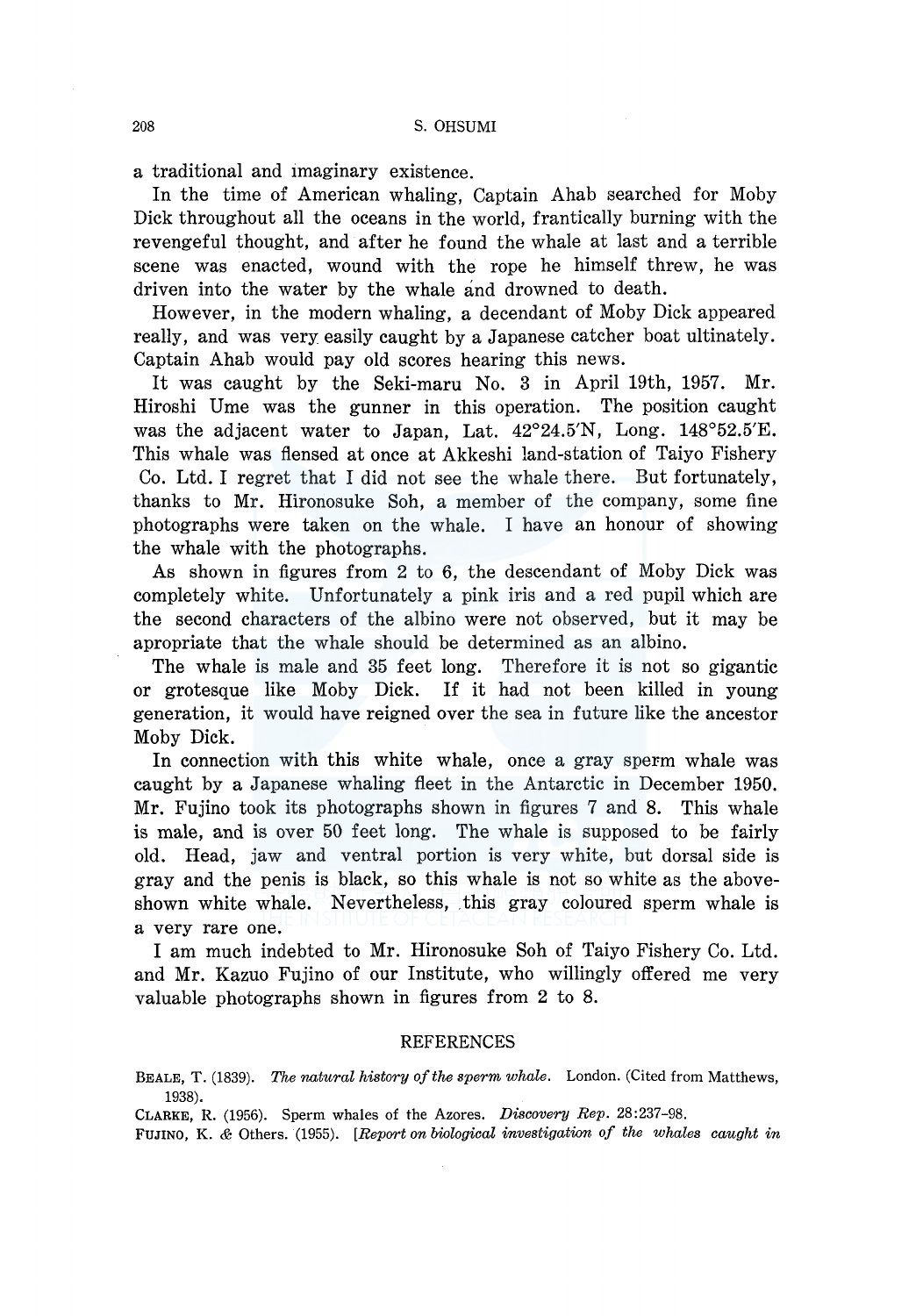*the northern Pacific* in 1954.] Japan Whaling Association. 280 p. (In Japanese).

KIMURA, S. (1957). *[Report on biological investigation of the whales caught in the northern Pacific* in 1956.] Japan Whaling Association. 64 p. (In Japanese).

MATTHEWS, L.H. (1938). The sperm whale, *Physeter Catodon. Discovery Rep.* 17:93-168. MELVILLE, H. (1851). *Moby Dick, or the White Whale. Collins Classics.* London, 1953. 478 p.

OHNO, M. & FUJINO, K. (1952). Biological investigation on the whales caught by Japanese Antarctic Whaling fleets, season 1950/51. *Sci. Rep. Whales Res. Inst.* no. 7:125-88.

OMURA, H. (1942). [Whales]. *Fishery Processing Technology Series,* vol. 7. 136 p. (In Japanese).

 $-$  (1950). Whales in the adjacent waters of Japan. *Sci. Rep. Whales Res. Inst.* no. 4:27-113.

REYNOLDS, J.N. (1839). A white whale from the Pacific named Mocha Dick. *Knickerbocker*  1839. (Cited from Tanaka (1947)).

TOMILIN, A.G. (1957). Kitoobraznye. *Zveri SSSR* i *prilezhashikh stran,* tom. 9. 755 str.

#### EXPLANATION OF PLATES

#### PLATE I

Fig. 1. A normal sperm whale from the northern Pacific in 1954.

- Fig. 2. One white and two normal sperm whales caught in adjacent waters to Japan. (Soh photo.)
- Fig. 3. The white sperm whale. Dorsal view. Anterior portion of the body is worn thinly. (Soh photo.).

#### PLATE II

- Fig. 4. The white sperm whale. Posterior view. (Soh photo.).
- Fig. 5. The white sperm whale. Head and lower jaw. The gray portion is abrasion. (Soh photo.).

Fig. 6. The white sperm whale. Ventral view. (Soh photo.).

#### PLATE III

Fig. 7. A gray sperm whale caught in the Antarctic. Posterior view. Ventral portion is lighter, but penis is black. Blackness of the right upper jaw is blood. (Fujino photo.). Fig. 8. The gray sperm whale. Anterior view. Head is very white. (Fujino photo.).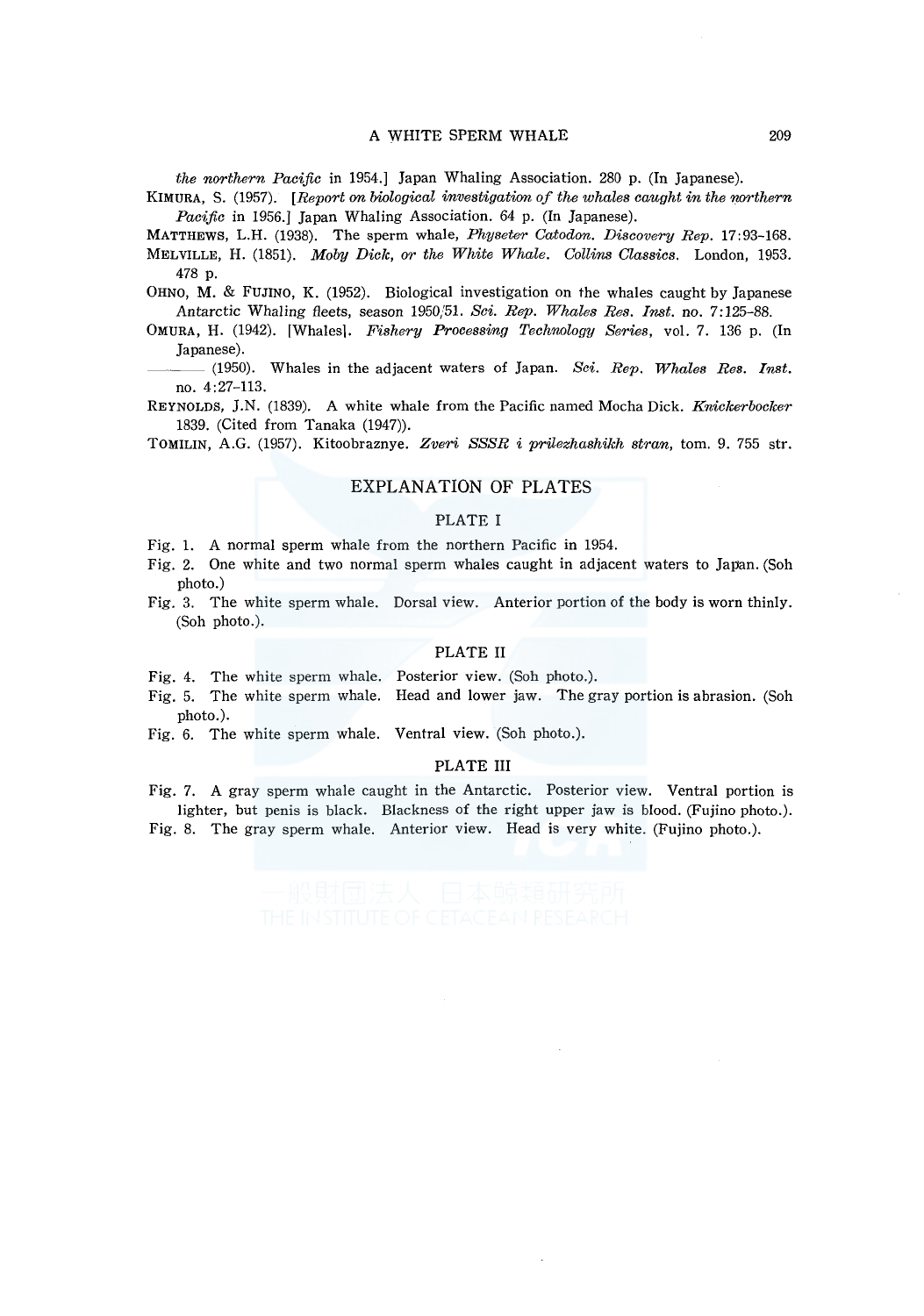

Sci. Rep. Whales Res. Inst. No. 13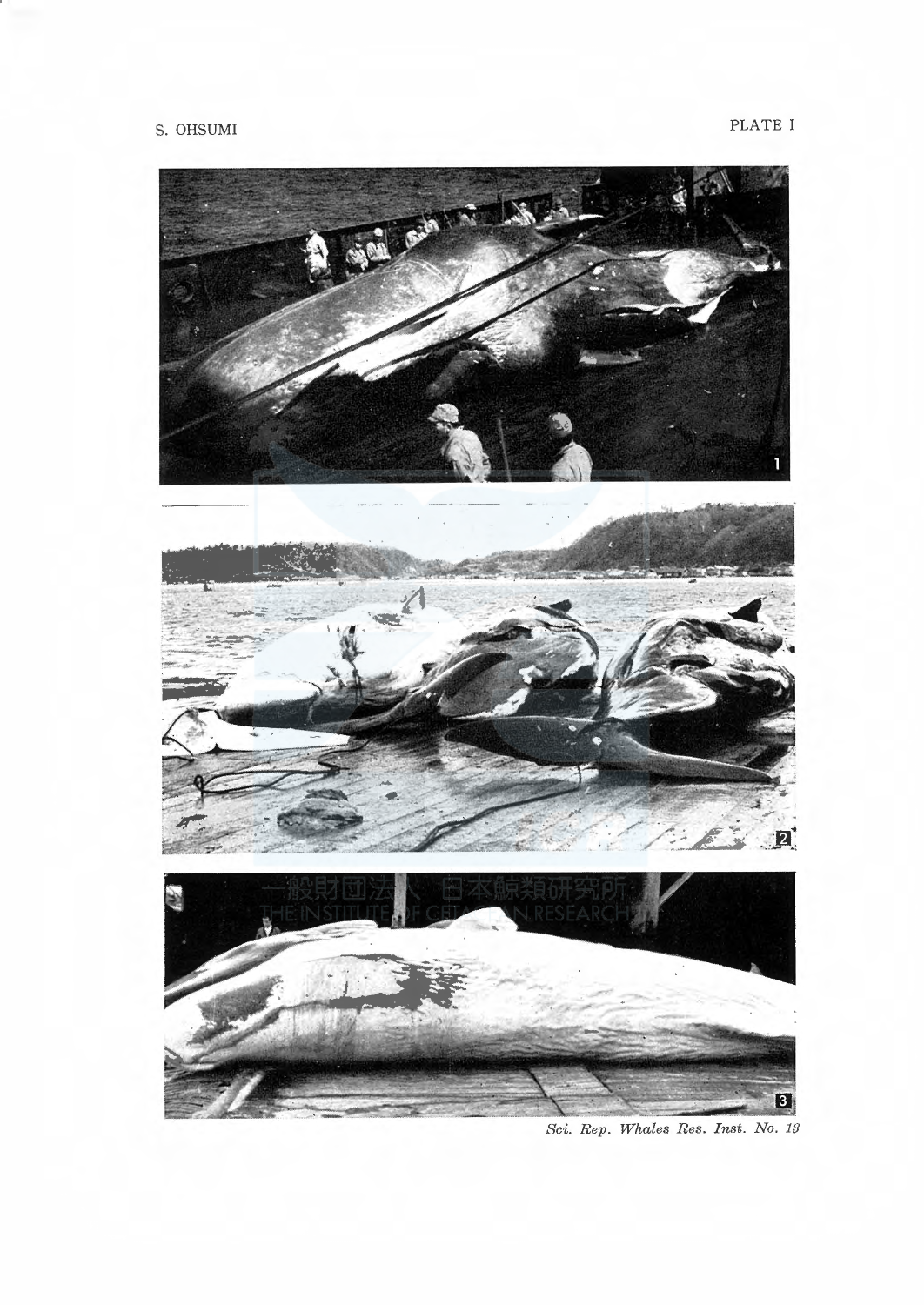

Sci. Rep. Whales Res. Inst. No. 18